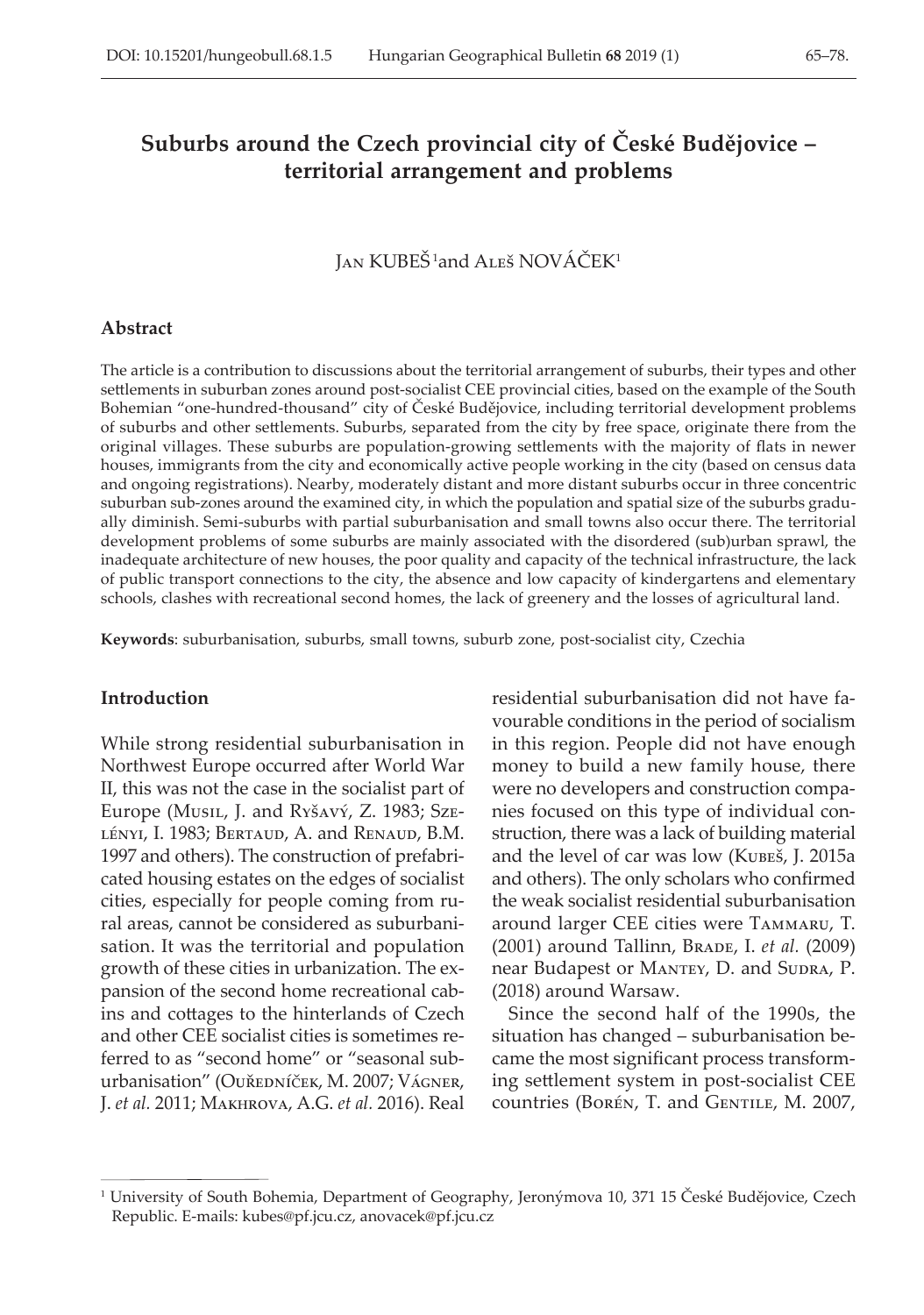and others). Sýkora, L. and Stanilov, K. (2014) described this process of the massive construction of suburban family houses in the hinterlands of the larger post-socialist Central European and Baltic cities after 2000 as a "post-socialist suburban revolution". Commercial suburbanisation began in the mid-1990s (Nuissl, N. and Rink, D. 2005 – Leipzig; Sýkora, L. and Ouředníček, M. 2007 – Prague and Brno). The process of residential suburbanisation started shortly afterwards in the hinterland of Budapest and big East German cities (see Kok, H. and Kovács, Z. 1999, or Brown, D.L. and Schafft, K.A. 2002). In the Eastern part of Germany, this was accompanied by a marked fall in the population of cities (also due to migration to the western part of Germany; Bontje, M. 2005; Nuissl, N. and Rink, D. 2005). Only since 1997 has residential suburbanisation begun to appear in the hinterlands of other Central European post-socialist big cities and at the time of the turn of the millennium around CEE provincial cities (HARDI, T. 2002 – Hungarian Győr; Matlovič, R. and Sedláková, A. 2007 – Slovakian Prešov; Halás, M. *et al.* 2012 – Moravian Olomouc; Szczepańska, A. and SENETRA, A. 2012 – Polish Olsztyn; Novotný, L. 2012 – Slovakian Košice). After the strong development of the first decade of the new millennium, residential suburbanisation has weakened somewhat in this region due to the previous strong development, the ongoing economic crisis and the ending population shrinking of cities (Haase, A. and Rink, D. 2015; Kubeš, J. 2015a).

The above and further studies on CEE suburbanisation have focused on suburban migration (1), the population growth of suburbs and suburban zones (2), also in comparison with the population development of cities in the background of the processes of urbanisation, suburbanisation and reurbanisation (3), the demographic and social structure of residents in suburbs (4), the daily mobility of these residents (5), the residential satisfaction of immigrants in the suburbs and their coexistence with native inhabitants (6), the development of suburban house construction

(7), commercial suburbanisation (8) and the transformation of land cover in connection with suburbanisation (9). Studies on the territorial arrangement of suburbs and other types of settlements in the suburban zones (10) and the territorial development problems of these types of settlements (11), which are important for this article, are discussed in the third and fourth chapter.

This article is a contribution to discussions about the *delimitation and territorial arrangement of suburbs, their types and other settlements in suburban zones around postsocialist CEE provincial cities* based on the example of the South Bohemian "one-hundred-thousand" city of České Budějovice. Attention is also paid to the *territorial development problems of the suburbs* and other settlements around this city. The article deals with "outer suburbs", which are separated by open space from the continuously urbanised city area (hereinafter referred to as "suburbs"). The need to clarify the post-socialist CEE suburbanisation, specifically in the hinterland of provincial cities, comes in the first step. The next step is to investigate the territorial arrangement of types of suburbs and other settlements around that city. The reason is also the fact that the territorial development problems of settlements located in the suburban zone (the last step) are related to their type.

# **Suburbanisation around large and provincial cities in post-socialist CEE**

*The post-socialist CEE residential suburbanisatio*n is perceived as a process that began in the second half of the 1990s (after a long socialist period with no or little socialist residential suburbanization) in the course of which some inhabitants from the continuously urbanised area of the city (hereinafter referred to as "*the city"*) began to migrate into villages, small cities and other enclaves in the near hinterland of this city. It is especially new suburban family houses that are being built for these mostly younger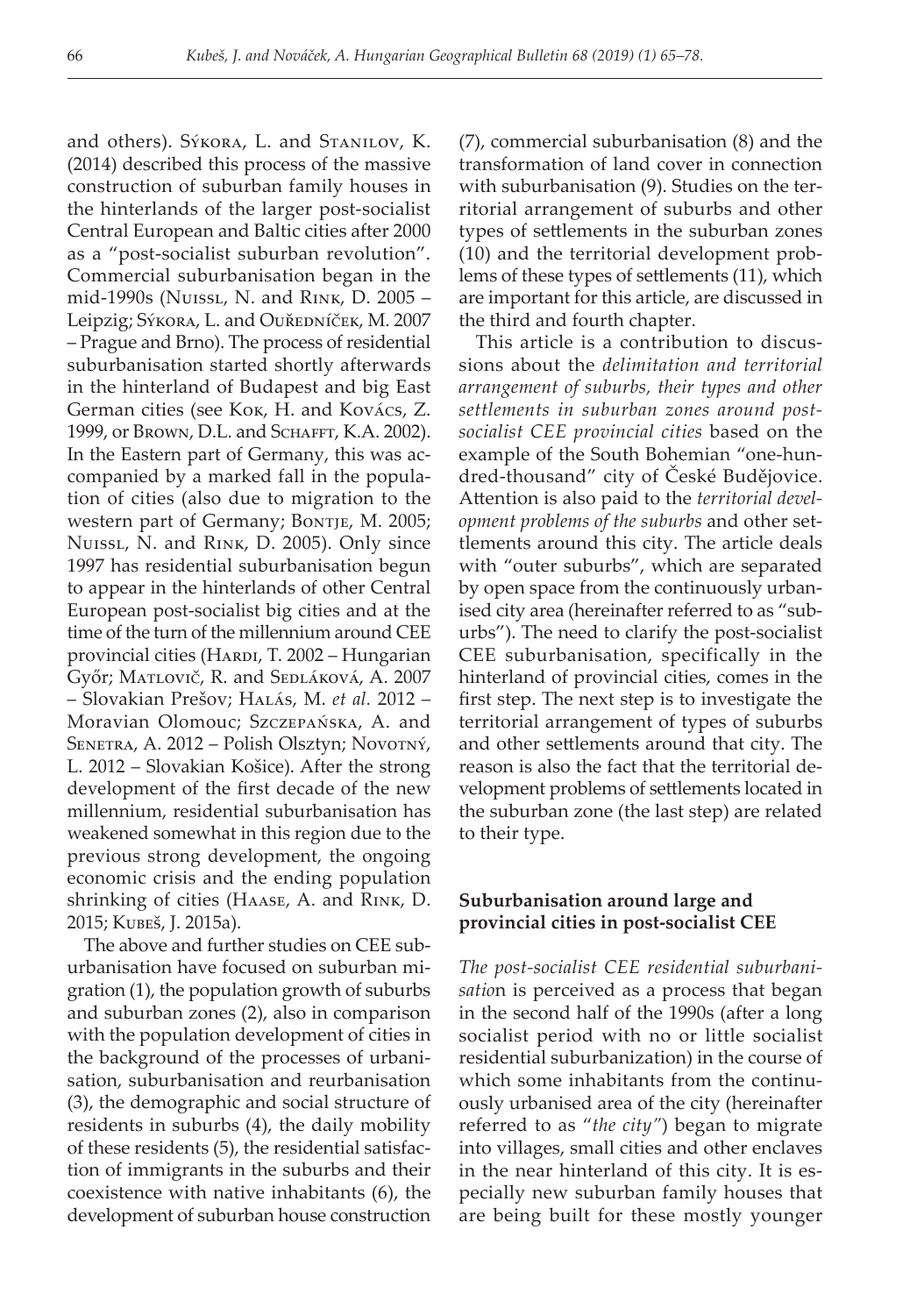middle-income incomers forming families with children. They and other inhabitants of suburbs are connected with the city by daily commuting for work and services. The aforementioned villages and other settlement enclaves are gradually becoming (outer) *suburbs* in this way. Due to the described suburban migration, the population of suburbs is growing and rejuvenating while it is decreasing and aging in the city. Authors from post-socialist CEE define post-socialist CEE residential suburbanisation and suburbs similarly (Ouředníček, M. 2003; Tammaru, T. *et al.* 2009 and others).

In the hinterlands of large post-socialist CEE cities, suburbs are growing mainly from villages, but also from small towns, pre-war or socialist suburban enclaves and socialist recreational cabin settlements. Only sometimes do new suburbs arise as new settlements on "greenfields". Particularly in the closest suburban sub-zone of these large cities, the transformation of the landscape is very strong, sometimes chaotic, creating partially interconnected "carpets" and belts of new solitary and row family houses, less often multi-apartment houses and commercial areas (see Hirt, S. 2007 – around Sofia; Mantey, D. and Sudra, P. 2018 – Warsaw). Commercial suburbanization is strengthening there after the completion of the motorway network (Sýkora, L. and Ouředníček, M. 2007).

Around the smaller provincial CEE cities, the post-socialist suburbs gradually grew out of the near lying villages (derived from maps in Matlovič, R. and Sedláková, A. 2007; Czaková, G. 2009; Halás, M. *et al.* 2012; Novotný, L. 2012; Repaská, G. *et al.* 2017). The emergence of suburbs as new settlements is the exception here (KUBES, J. 2015b). New family houses for migrants from the provincial city are built in smaller groups at the edges of former villages or on open plots inside them (Zębik, G. 2011); less often these are significantly reconstructed village houses. In these suburbs live the original rural inhabitants which work mainly in agriculture, original rural inhabitants who are commuting to work to the city and new incomers

from the city commuting to work to the city. Non-residential suburbanisation is usually weak around provincial cities, because in the fringe parts of these cities, there is enough space for the development of commercial and industrial activities.

# **Types of suburbs and the spatial extent of suburbanisation in post-socialist CEE**

The intensity of suburban migration was a frequent criterion for *"statistical" typologies of suburbs in CEE*. Using suburban migration, Leetmaa, K. and Tammaru, T (2007) defined nearby and distant suburbs and also satellite small towns in the hinterland of the city of Tallinn in Estonia. Tanaś, J. (2013) did it similarly around Poznań. On the basis of suburban migration and also construction of suburban homes, Špačková, P. *et al.* (2016) identified 4 zones of residential suburbanization in the hinterland of Prague and other Czech towns. Suburban migrations, prices and the numbers of transactions involving building plots near the Polish city of Olsztyn were input data for the typology of suburban municipalities in Szczepańska, A. and Senetra, A. (2012). A comprehensive approach was chosen by HALÁS, M. *et al.* (2012), when they identified types of suburban municipalities on the basis of suburban migration, commuting to work and the construction of flats in the hinterland of the Moravian city of Olomouc. Marcińczak, S. (2012) defines suburban belts around Łódź according to commuting to work. Also in Tammaru, T. (2005), different intensities of commuting to work from suburbs to the city form two suburban sub-zones around Tallinn. Vobecká, J. and PIGUET, V. (2012) took a similar approach to the hinterlands of the cities in the Czech Republic. The typology of suburban municipalities in Šveda, M. *et al.* (2016) is based on extensive statistics on migration, the construction of flats, their prices and the structure of land-use.

Other authors define *morphological typologies of suburbs in CEE*. Zębik, G. (2011) and Repaská, G. *et al.* (2017) developed a typology of suburbs in Poland and Slovakia on the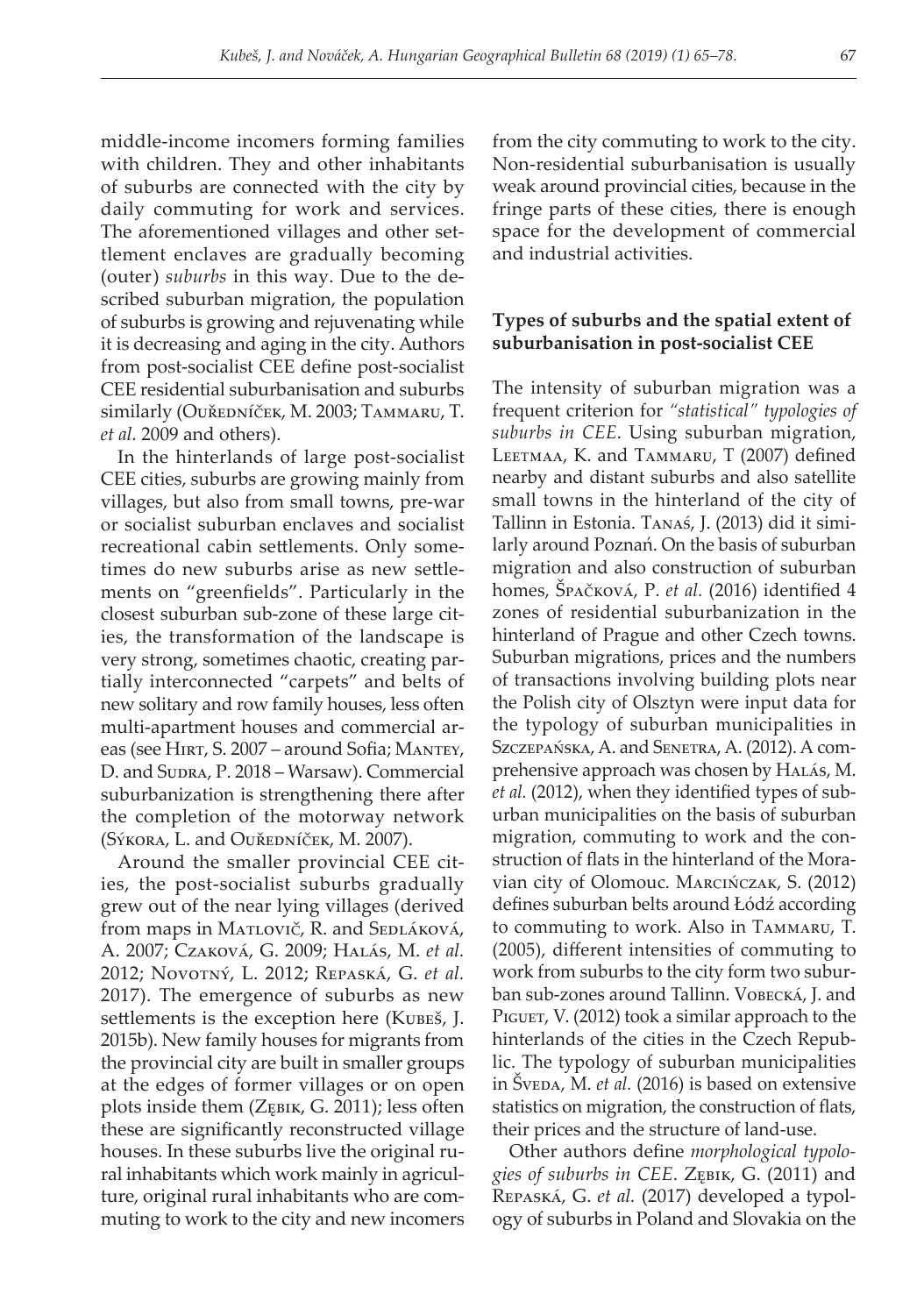basis of the space-structural arrangement of new houses in suburbs formed from earlier villages. Dinić, M. and Mitković, P. (2016) delineated protrusions of new suburban fabric penetrating from the city to the surrounding landscape and suburban-rural satellites. Existing typologies of suburbs use three alternative approaches: statistical, based on available data; morphological, based on a detailed analysis of spatial structures and genetic; each with certain limitations – Mantey, D. and Supra, P. (2018). The authors created a morphological typology of Warsaw's suburbs, when they first determined the spatial scale (block, neighbourhood, settlement, district or municipality) and then evaluated the period of origin, the prevailing type of investment, access to the city by public transport, and finally determined the morphology of suburbs in the form of the spatial interaction of suburban fabric with the city (linear, leap frogging, etc.) the prevailing type of street layout (street grid, cul-de-sac streets, along a main street). The ground plan, height, volume and shape of the building are evaluated as secondary, as well as the connection to the original settlements.

Sýkora, L. and Ouředníček, M. (2007) delineated two zones of suburban municipalities in the Prague hinterland, the first is located between the continuously urbanised Prague and the administrative boundary of this city, while the second is defined by surrounding municipalities with a greater construction of suburban houses and a higher level of commuting to work to the city. Kok, H. and Kovács, Z. (1999) identified 4 types of municipalities in Budapest's hinterland from the point of view of their representatives' willingness to construct houses in their area for inhabitants from Budapest.

The *spatial extent of post-socialist CEE suburbanisation* mostly depends on the population size of the city. Suburbs can now be found up to 25–30 kilometres from the edge of a city in the case of one-millionth Prague or Warsaw (especially along highways and railroads), 20 kilometres in the case of Czech Brno, Estonian Tallinn or Slovakian Bratislava with

400,000 inhabitants (derived from Kährik, A. and Tammaru, T. 2008; Špačková, P. *et al.* 2016; Šveda, M. *et al.* 2016; Wolny, A. and Źróbek, R. 2017) and up to 13 kilometres in the case of the Bohemian provincial one-hundred-thousand city of České Budějovice and similarly sized cities in post-socialist Central Europe (MATLOVIČ, R. and SEDLÁKOVÁ, A 2007 – Slovakian Prešov; Czaková, G. 2009 – Slovakian Nitra; Halás, M. *et al.* 2012 – Moravian Olomouc). However, the definition of suburbs in studies is important in this respect.

*Western typologies of suburbs* reflect several decades of development of suburbanisation*.* The North American urban scholars have created a number of studies focused on the types of US and Canadian suburbs (see references in Bourne, L.S. 1996, or Mikelbank, B.A. 2004). They are coming out of socio-economic, demographic, ethnic, functional, morphological, developmental and positional features of suburbs (Brown, M.A. 1981; Logan, J.R. and GOLDEN, R.M. 1986; ORFIELD, M. 2002; Mikelbank, B.A. 2004; Hanlon, B. 2009; HALL, M. and LEE, B. 2010 and others). Some American and Canadian suburbs are larger than the towns of Central and Eastern Europe. Some suburbs are 50 or more km away from the city (Davis, J.S. *et al.* 1994, or Мікеlванк, B.A. 2004). It is a quantitatively, qualitatively and developmentally (historically) different story. In CEE countries, there is not yet experience with the US very far "exurbs" (Davis, J.S. *et al.* 1994), very large "superb-urbs" (Bourne, L.S. 1996), "ethnic suburbs" (Hanlon, B. 2009) or the suburban "edge cities" (Garreau, J. 1992) with many job opportunities and services for suburban people.

There are few publications dedicated to the distinction and characteristics of suburbs around Western European cities. Baccaini, B. (1997) characterizes the demographic types of Parisian suburbs, Bontje, M. and BURDACK, J. (2005) sought the analogy of American "edge cities" around Paris and in central Holland, MONTAGNÉ VILLETTE, S. and HARDILL, I. (2007) described spatial peripheries, social peripheries or communities with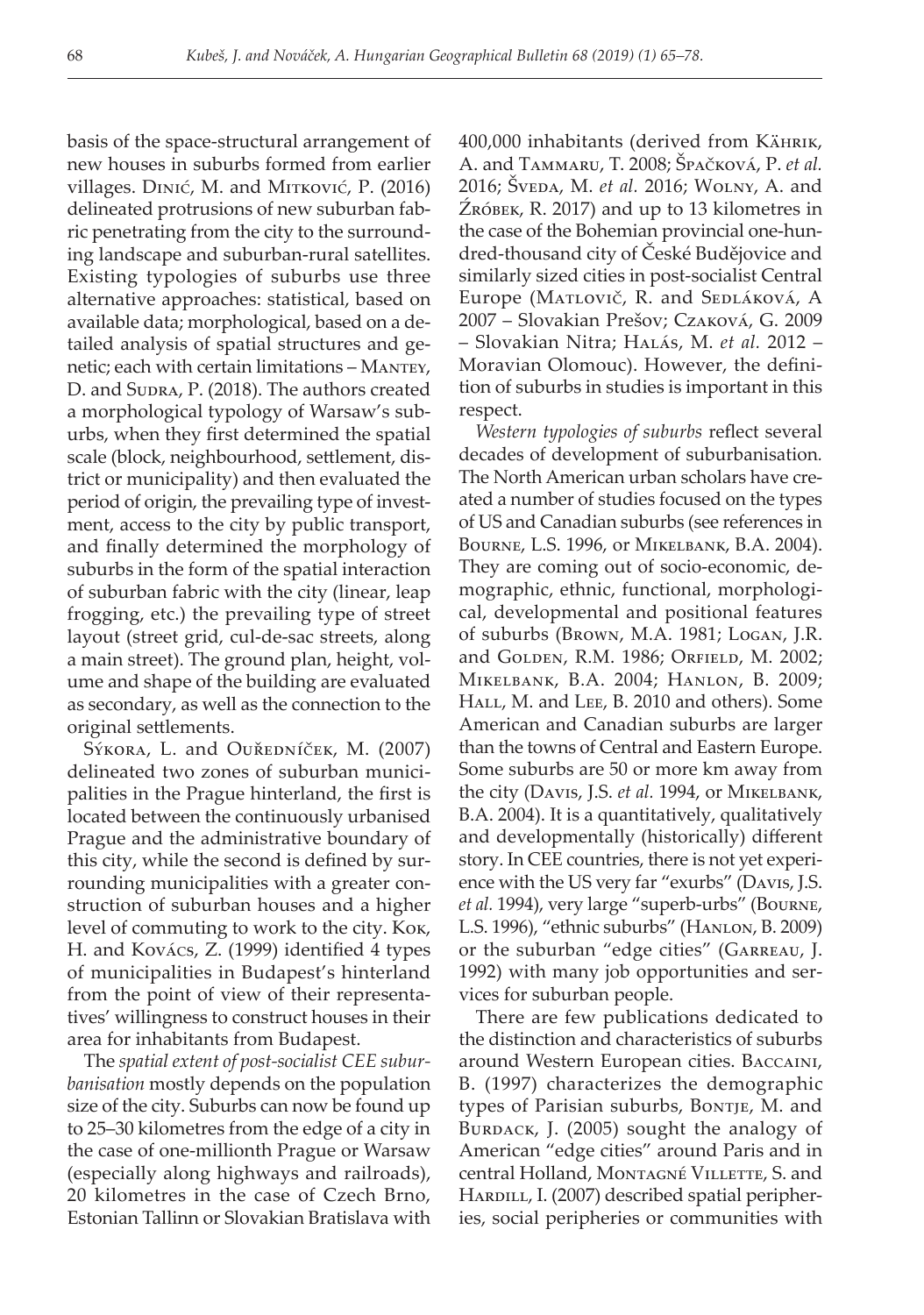a cultural identity in the suburban zone of Paris, and Morre-BAUMVOL, B. et al. (2010) defined variously car-dependent outer Parisian suburbs. Studies on suburbanisation in Great Britain and the diversity of British suburbs, especially in Greater London, are more numerous – Vaughan, L. *et al.* (2009) and the literature in this study. The London suburbs have been developing for over 200 years. In recent years, many have been physically and socially transformed.

#### **Study area**

The provincial, second- to third-tier, "onehundred-thousand" *city of České Budějovice* is based on the Vltava River in South Bohemia, 130 km to the south of Prague and 60 km to the north of Linz in Austria. It is the capital of the South Bohemian Region, which had 640,000 inhabitants in 2017. Currently (2017), the city (continuously urbanised area) has 91,978 inhabitants, compared with 98,026 in 1998, when post-socialist suburbanisation began there. The decline is mainly due to emigration to suburbs (suburban migration). The latest data over the past 5 years shows population stabilization. The municipality of the city is slightly larger because it also includes several suburbs and villages near the city.

On the basis of the suburbanisation defined, *the agglomeration of the city of České Budějovice* includes the city, suburbs, semi-suburbs and small towns in suburbanised hinterland, including two villages inside it*.* Based on the analyses done in this article, at present (2017), about 32,500 people live in 53 suburbs and others in semi-suburbs and small towns Unlike in other Czech cities, there was weak suburbanisation during socialism between 1970 and 1989. Non-residential suburbanisation is weak in the study area. For a long time, the city has been waiting for the construction of a freeway from Prague to Linz, which is currently being built on the eastern edge of the city and which will attract commercial suburbanisation.

# **Methodology of delimitation, typology and analysis of suburbs around the provincial city of České Budějovice**

#### *Delimitation of suburbs*

The delimitation and typology of suburbs around the (smaller) provincial city of České Budějovice is based on the characteristics of post-socialist CEE suburbanisation and suburbs around provincial cities (Chapter 2), the above-mentioned typologies of suburbs (Chapter 3) and from experience with gradual suburbanisation research around the study city (Kubeš, J. 2009, 2015b). The following *criteria for delimitation suburbs* used in the study area can be applied to similar Czech and possibly CEE provincial cities and their hinterlands. The criteria can be divided into positional (a–d), population-social (e–g) and morphological (h).

The suburb is a geographically delineated mostly compact settlement (criterion a), which emerged from the original village (b; exceptions exist) and which is territorially separated from the city and from other settlements (c). The suburb is an administrative part of a municipality (d; exceptions). Commercial areas and buildings may be located in suburbs (old or newer thanks to commercial suburbanization), but territorially separated commercial areas without residents are not considered as suburbs in this study.

The suburb should grow in terms of population (e), mainly due to suburban migration. At least half of the population of the suburb has come from the city (and other towns) to the suburb since 1970 (f). Czech migration data has only been available since 1990 (however, Kára, J. and Kučera, T. 1986 describe the socialist migration from České Budějovice to the near suburbs), so it was necessary to set a criterion to 40 per cent +. Suburb residents should be closely connected with the city through commuting for work and services. Most economically active residents in suburbs commute to work to the city (or to the surrounding suburbs; g). It was necessary to set this criterion to 40 per cent + because the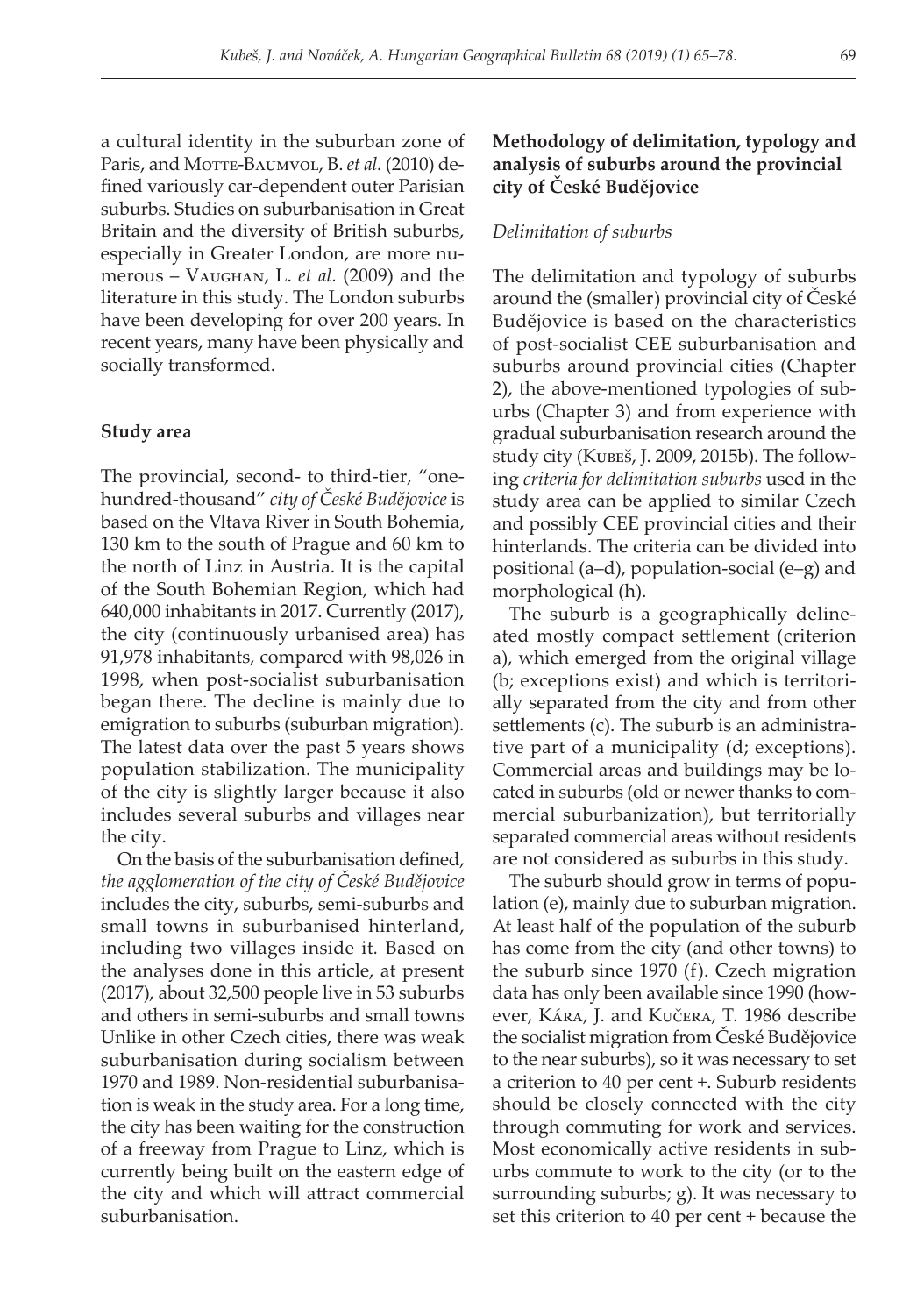Czech 2011 census was not complete in this regard (Špačková, P. *et al.* 2016). Most of the flats (50% +) in a suburb should be relatively new – built since 1970, when family houses of suburban type (unconnected with farming) were built in the village/suburb later (h). This criterion ensures the presence of new nonfarm houses in the suburbs. New houses can take the form of individual or row family houses of a suburban type or, rather rarely, smaller multi-apartment houses. They mostly grow up in groups at the edges of the original village/suburb later (Kubeš, J. 2015a). Criteria "e" and "f" apply only during the development of suburbanisation.

#### *Typology of suburbs and other settlements*

The *concentric-genetic typology of suburbs* in suburban zone of the provincial city of České Budějovice takes into consideration the distance of the suburb from the city (by road) and the related time of origin of the suburb from a village. The location and time of emergence of the suburbs is reflected in other features of the suburbs. The concentric chain of large *nearby suburbs* is located in the first suburban sub-zone of the semi-urban landscape. Weak residential suburbanization began here in the 1970s and 1980s under socialism. The concentric chain of post-socialist *moderately remote suburbs* forms the second suburban sub-zone of the semi-rural landscape from the new millennium. *More distant suburbs* appear after 2005 in the rural landscape.

There are also settlements in the suburban zone where suburbanisation is beginning to develop but they still do not meet the criteria "f" (suburban migration) and "h" (new flats) for suburbs. These settlements can be considered as *semi-suburbs* (Kubeš, J. 2015b)*.* Criterion "f" is reduced to 25 per cent for them, "h" to 30 per cent, while other criteria remain. *Small towns* with 1,500–5,000 inhabitants and with the majority of indigenous inhabitants have also existed for a long time. These small towns around a provincial city are not suburbs because only a few migrants from the city come to them. A suburban-defined *agglomeration of the provincial city* will be delineated through the city, suburbs and semi-suburbs, including small towns and residual villages lying within the agglomeration.

Initial data for the delimitation and typology of suburbs and other settlements around the study city was taken from Czech censuses (1970, 1980, 1991, 2001 and 2011) – the number of inhabitants, the age of flats and the number of commuters to work from Czech continuous registration – the number of inhabitants (2017), new flats (2011–2017) and migrants (1990 – 2017). Commuting and migration data for municipalities are recalculated to data for individual settlements. Analyses of suburbanisation using municipalities are not appropriate because the municipality of a city includes not only a city but also several of the nearest suburban municipalities are often made-up of different settlement types – of suburbs, semi-suburbs or villages.

# *Analysis of territorial development problems of suburbs and other settlements*

The authors of many studies mention territorial development problems caused by strong post-socialist CEE suburbanisation, but only some of them deal with these problems primarily. Haase, D. and Nuissl, H. (2007) evaluated Leipzig's suburbanisation in terms of its impact on the water environment in the suburban landscape (reduced water retention, increased flood hazard, water quality degradation). PETROVA, S. *et al.* (2013) discuss issues of low carbon satellite settlements in Czechia and KroLL, F. et al. (2012) assessed the supply and demand of different ecosystem services in the suburban zone of Leipzig. A number of articles specify agricultural land losses due to suburban construction (SPILKOvá, J. and Šefrna, L. 2010; Grigorescu, I. *et al.* 2012; Stanilov, K. and Sýkora, L. 2012; Roose, A. *et al.* 2013). Hirt, S. (2007) draws attention to the blurring of Sofia's urban edge due to poorly regulated suburbanisation and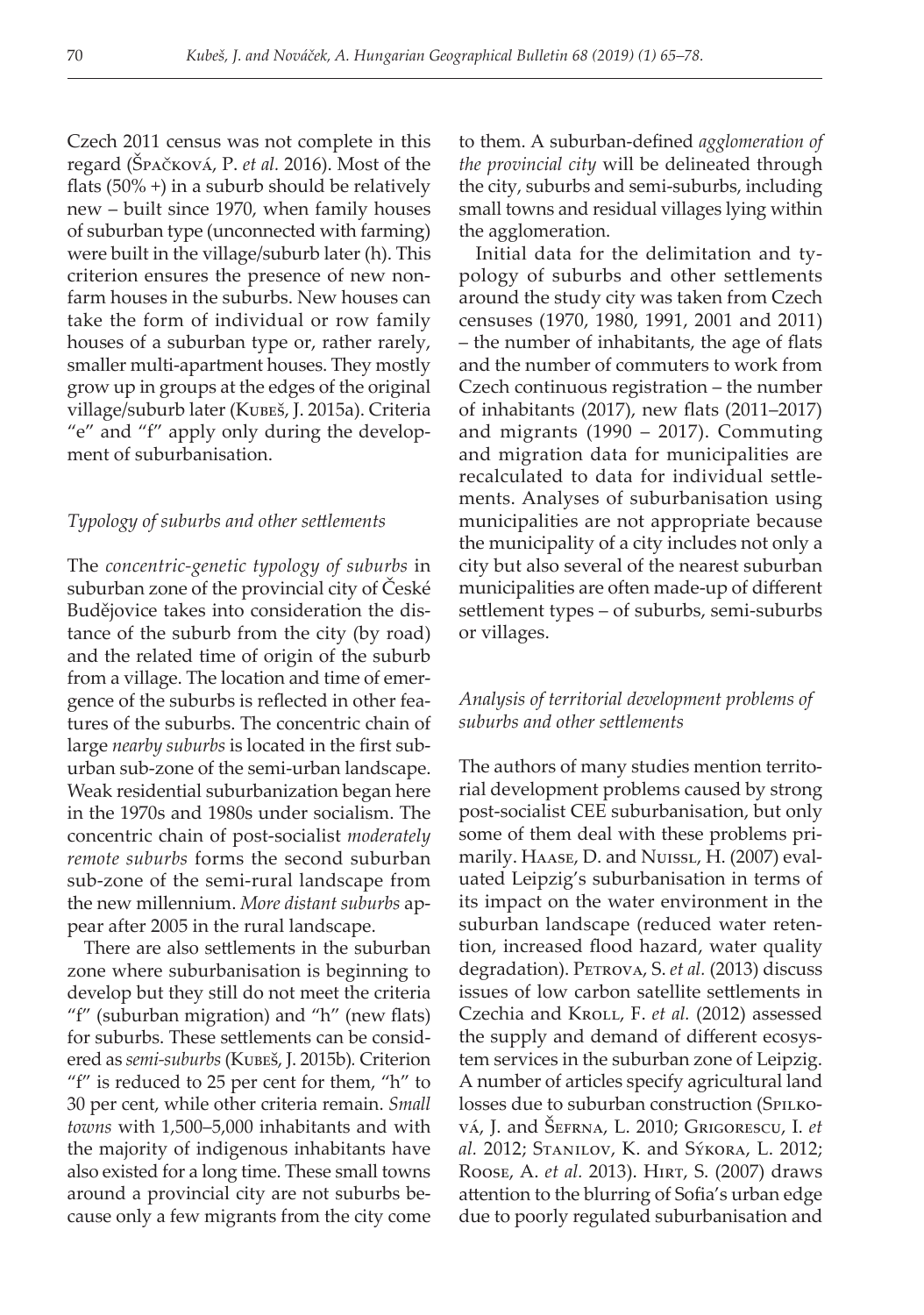to the architectural problems within Sofia's suburbs. MANTEY, D. and SUDRA, P. (2018) emphasize the need to create public spaces in new suburban areas in Warsaw's suburbs. The intrusion of residential suburbanisation into recreational cabin settlements is a current spatial planning problem (Vágner, J. *et al.* 2011; Leetmaa, K. *et al.* 2012, or Nuga, M. *et al.* 2015). Orr, T. (2001) points to the monotony of construction forms and styles of new constructions around the East German provincial city of Erfurt. According to Palang, H. and Peil, T. (2010), Spilková, J. and Perlín, R. (2010), HALLEUX, J.M. *et al.* (2012), KLADIVO, P. *et al.* (2015) or MANTEY, D. and SUDRA, P. (2018), post-socialist spatial planners and building officials should regulate the construction of houses in individual suburbs on the basis of the spatial plan of the entire agglomeration and adhere to the regulations of construction contained in the spatial plans of individual suburban municipalities.

The simple assessment of *territorial development problems of individual suburbs*, other settlements and their types in the study area is carried out on the basis of field surveys, aerial photographs, municipal spatial plans and interviews with local experts. Specifically, settlements with disordered (sub)urban sprawl in the form of poorly organized built-up areas, streets and roads (U), the inappropriate and monotonous architecture of new (suburban) houses and their inconsistency with original houses (A), the insufficient quality and capacity of technical infrastructure in connection with a new (suburban) development (T), previously created recreational cabin areas and with the negative impacts of suburban development on them (R), a lack of woody greenery inside new (sub)urban areas (G), few connections of public transport into the city (P), the absence or small capacity of kindergartens and schools in connection with the increase in the number of children due to suburbanisation (S) and with a large devouring of quality agricultural land in connection with suburban construction (L) will be searched for. Based on the occurrence of these territorial development problems, further suburban development in the form of the construction of new houses in individual settlements (and their types) is proposed in a moderate (++), small (+) or near zero (–) range.

# **Delimitation and types of suburbs around the provincial city of České Budějovice**

If the *agglomeration of České Budějovice* is defined as the sum of the city, its suburbs, semi-suburbs and also small towns between them (+ two villages inside) (*Figure 1*) then it currently (2017) has about 147,400 inhabitants (*Table 1*). Most inhabitants still live in the city  $(92,000 - 62.4\%)$ , less in growing suburbs (32,500 – 22.0%), stabilized small towns (18,300 – 12.4%) and the least in semi-suburbs  $(4,500 - 3.0\%)$ . Due to the gradual transformation of villages and semi-suburbs to suburbs, the number of suburbs rose from about 13 (1989), to 41 (2008) (Kubeš, J. 2009) and to 53 (2017). Since 1970, the population of contemporary suburbs has doubled *(Table 1)* and their area has increased by 75 per cent *(Table. 2).* There is a relatively mixed set of suburbs and other settlements with regard to the timing of suburban migration, home construction, population growth, with regard to distance from the city, current size by population and area and with regard to territorial development problems in them.

The most important suburbs are the *nearby suburbs* forming a concentric chain in the first suburban sub-zone of the semi-urban landscape, both in numbers (22 suburbs) and in population (64.2% of population in suburbs). Suburban construction in them and their population growth began in about the 1970s within weaker socialist residential suburbanisation. Over 68 per cent of newer flats (built after 1970) in these suburbs and their population have more than doubled since 1970. Seven of them exceeded 1,000 inhabitants. In the study area, they lie within 4 kilometres of the edge of the city. The concentric chain of post-socialist *moderately distant suburbs* (21 suburbs) and their surroundings forms the second suburban sub-zone with a "semi-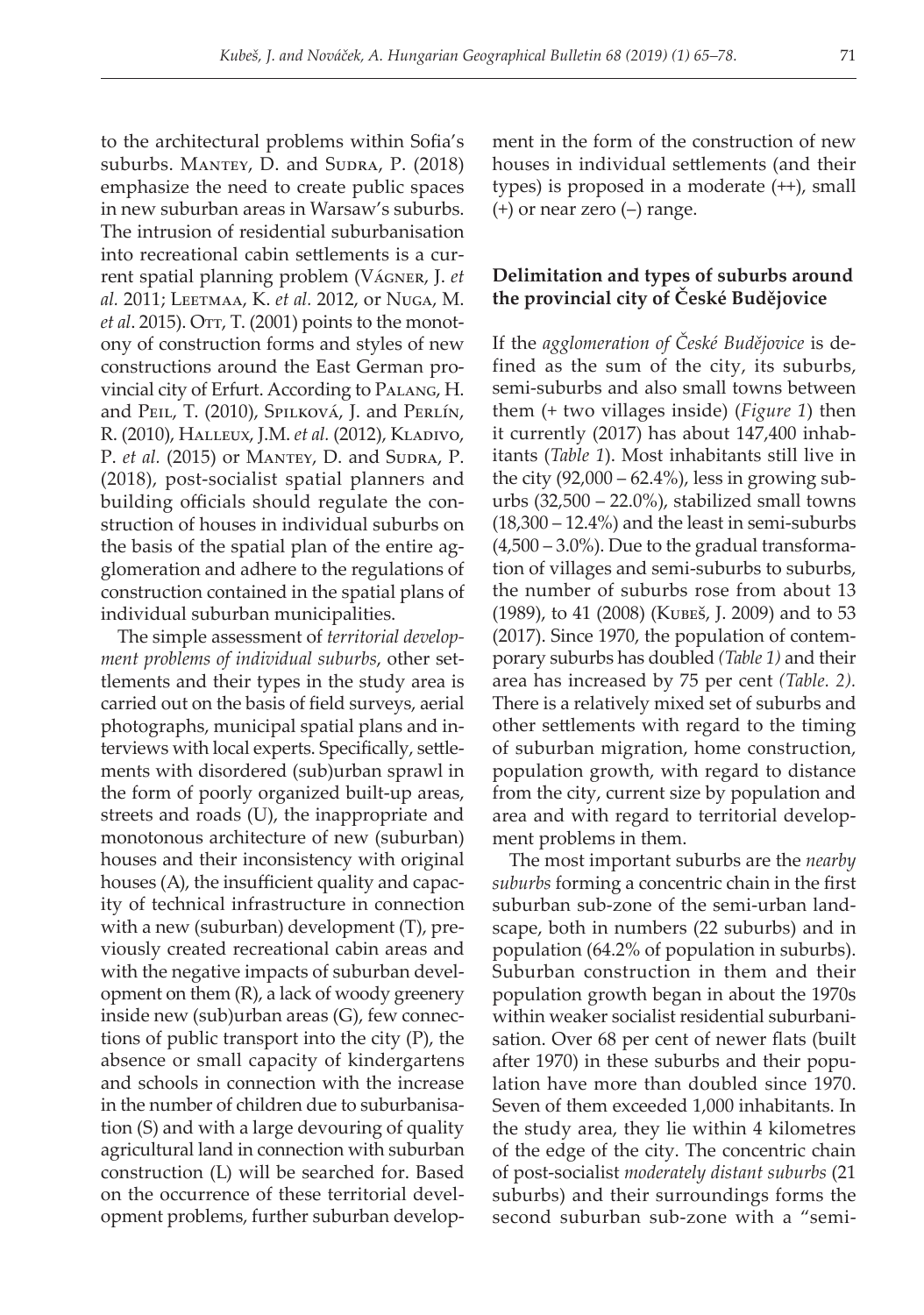|                                                                                                                                                                       | Number of                  |                                       |      | Share of                                 |                   |                                               |              | Population growth <sup>4</sup>    |                                                                                                                                            |
|-----------------------------------------------------------------------------------------------------------------------------------------------------------------------|----------------------------|---------------------------------------|------|------------------------------------------|-------------------|-----------------------------------------------|--------------|-----------------------------------|--------------------------------------------------------------------------------------------------------------------------------------------|
| Type of settlements                                                                                                                                                   | settlements                | flats in newer<br>houses <sup>1</sup> |      | from the city <sup>2</sup><br>immigrants |                   | work to the city <sup>3</sup><br>commuters to | $1970 = 100$ | $1990 = 100$                      | Population                                                                                                                                 |
| The city                                                                                                                                                              |                            | 59.75                                 |      |                                          |                   |                                               | 1.21         | 0.96                              | 91,978                                                                                                                                     |
| Suburbs                                                                                                                                                               | 53                         | 67.15                                 |      | 57.30                                    |                   | 58.92                                         | 2.00         | 1.65                              | 32,500                                                                                                                                     |
| Nearby suburbs                                                                                                                                                        |                            | 68.25                                 |      | 59.93                                    |                   | 55.83                                         | 2.21         | 1.68                              | 20,896                                                                                                                                     |
|                                                                                                                                                                       | 2710                       | 66.22                                 |      | 54.88                                    |                   | 58.39                                         | 1.85         | 1.72                              | 8,238                                                                                                                                      |
| Moderately distant suburbs<br>More distant suburbs                                                                                                                    |                            | 63.79                                 |      | 48.31                                    |                   | 71.40                                         | 1.45         | 1.41                              | 3,366                                                                                                                                      |
| Semi-suburbs                                                                                                                                                          | 23                         | 48.28                                 |      | 55.79                                    |                   | 59.81                                         | 1.23         | 1.37                              | 4,470                                                                                                                                      |
| Small towns                                                                                                                                                           | $\triangleright$           | 50.28                                 |      | 33.29                                    |                   | 42.90                                         | 1.34         | 1.13                              | 18,317                                                                                                                                     |
| Villages                                                                                                                                                              | S                          | 32.69                                 |      | 46.71                                    |                   | 59.25                                         | 0.77         | 0.86                              | 167                                                                                                                                        |
| Suburban zone of the city <sup>5</sup>                                                                                                                                | 86                         | 62.43                                 |      | 54.27                                    |                   | 54.71                                         | 1.69         | 1.45                              | 55,454                                                                                                                                     |
| Agglomeration of the city <sup>6</sup>                                                                                                                                | 87                         | 60.74                                 |      |                                          |                   |                                               | 1.36         | 1.09                              | 147,432                                                                                                                                    |
| Compared villages <sup>7</sup>                                                                                                                                        | $\circ$                    | 32.08                                 |      | 31.15                                    |                   | 45.02                                         | 0.56         | 0.87                              | 559                                                                                                                                        |
| Notes: <sup>1</sup> The share of flats in                                                                                                                             |                            |                                       |      |                                          |                   |                                               |              |                                   | newer houses constructed in 1970-2017 out of all flats in 2017, <sup>2</sup> The share of immigrants from the city (and from other cities, |
| towns and suburbs) migrating in 1990-2017 out of all population in 2017; <sup>3</sup> The share of commuters to work to the city (and also to other towns) out of all |                            |                                       |      |                                          |                   |                                               |              |                                   |                                                                                                                                            |
| economically active population in 2011; 'Index of population growth 1970-2017 and 1991-2017; 'This includes suburbs, semi-suburbs, small towns, and                   |                            |                                       |      |                                          |                   |                                               |              |                                   |                                                                                                                                            |
| two small villages; "This includes also the city; 7These villages lying behind the agglomeration were monitored for comparison. Sources: Censuses and                 |                            |                                       |      |                                          |                   |                                               |              |                                   |                                                                                                                                            |
| continuous registrations of inhabitants in the Czech Republic                                                                                                         |                            |                                       |      |                                          |                   |                                               |              |                                   |                                                                                                                                            |
|                                                                                                                                                                       |                            |                                       |      |                                          |                   |                                               |              |                                   |                                                                                                                                            |
| Table 2. Other characteristics and territorial development problems of types of suburbs and other settlements in the agglomeration of city of České Budějovice, 2017  |                            |                                       |      |                                          |                   |                                               |              |                                   |                                                                                                                                            |
|                                                                                                                                                                       |                            |                                       |      | Average                                  |                   |                                               |              | Territorial                       |                                                                                                                                            |
| Type of settlements                                                                                                                                                   | distance from              | population<br>number of               |      | settlement area<br>in hectares           |                   | distance of nearby                            |              | development<br>problems of        | construction of<br>Further                                                                                                                 |
|                                                                                                                                                                       | the city <sup>1</sup> , km | 2017                                  | 1970 | 2017                                     | 1970 <sup>2</sup> | settlement <sup>3</sup> , km                  |              | suburbs <sup>4</sup>              | new houses <sup>5</sup>                                                                                                                    |
|                                                                                                                                                                       |                            |                                       |      |                                          |                   |                                               |              |                                   |                                                                                                                                            |
| Nearby suburbs                                                                                                                                                        | 1.9                        | 1,006                                 | 454  | 36                                       | 18                | 1.3                                           |              | $U$ , $A$ , $R$ , $G$ , $S$ , $L$ | J.                                                                                                                                         |
| Moderately distant suburbs                                                                                                                                            | 5.0                        | 392                                   | 209  | $\frac{8}{1}$                            | $\Box$            | 2.1                                           |              | ц<br>A, T, R, G, P, $S$ ,         | $\ddagger$                                                                                                                                 |
| More distant suburbs                                                                                                                                                  | 10.5                       | 424                                   | 288  | 15                                       | $\Box$            | 2.6                                           |              | A, T, R, P, S, L                  | $\ddagger$                                                                                                                                 |

|                                                                                                                                                                                                                                                                                                                                                                                                                                                                                                                                          |                            |       |                         |         |                                |                              | $\mathcal{L}$ is a construction of $\mathcal{L}$ is a construction of $\mathcal{L}$ |                            |
|------------------------------------------------------------------------------------------------------------------------------------------------------------------------------------------------------------------------------------------------------------------------------------------------------------------------------------------------------------------------------------------------------------------------------------------------------------------------------------------------------------------------------------------|----------------------------|-------|-------------------------|---------|--------------------------------|------------------------------|-------------------------------------------------------------------------------------|----------------------------|
|                                                                                                                                                                                                                                                                                                                                                                                                                                                                                                                                          |                            |       |                         | Average |                                |                              | Territorial                                                                         |                            |
| Type of settlements                                                                                                                                                                                                                                                                                                                                                                                                                                                                                                                      | distance from              |       | population<br>number of |         | settlement area<br>in hectares | distance of nearby           | development<br>problems of                                                          | construction of<br>Further |
|                                                                                                                                                                                                                                                                                                                                                                                                                                                                                                                                          | the city <sup>1</sup> , km | 2017  | 1970                    | 2017    | 1970 <sup>2</sup>              | settlement <sup>3</sup> , km | subutbs <sup>4</sup>                                                                | new houses <sup>5</sup>    |
| Nearby suburbs                                                                                                                                                                                                                                                                                                                                                                                                                                                                                                                           | $\frac{1}{2}$              | 1,006 | 454                     | 36      | $^{\circ}$                     | w.                           | U, A, R, G, S, L                                                                    |                            |
| Moderately distant suburbs                                                                                                                                                                                                                                                                                                                                                                                                                                                                                                               | 5.0                        | 392   | 209                     | $\circ$ |                                | 21                           | $A, T, R, G, P, S, L$                                                               | $\ddagger$                 |
| More distant suburbs                                                                                                                                                                                                                                                                                                                                                                                                                                                                                                                     | 10.5                       | 424   | 288                     | 15      |                                | 2.6                          | $A$ , $T$ , $R$ , $P$ , $S$ , $L$                                                   | $\ddagger$                 |
| Semi-suburbs                                                                                                                                                                                                                                                                                                                                                                                                                                                                                                                             | 7.5                        | 179   | 145                     |         | 5                              |                              | A, T, R, P                                                                          | $\ddagger$                 |
| Small towns                                                                                                                                                                                                                                                                                                                                                                                                                                                                                                                              | 7.7                        | 2,957 | 2,183                   | 93      | 82                             | 24                           | U, G, L                                                                             |                            |
| Notes: From the edges of the city to the centres of the settlements; <sup>2</sup> This includes houses, other buildings, communal spaces and gardens around houses;<br><sup>3</sup> Among the edges of settlements in suburban sub-zone; <sup>4</sup> Selected territorial development problems of types of settlements (more frequent with bigger<br>letters) – the letters are explained in the text; <sup>5</sup> The possibility of construction of new houses: in a moderate $(+)$ , small $(+)$ or near zero $(-)$ extent. Source: |                            |       |                         |         |                                |                              |                                                                                     |                            |
| Own research                                                                                                                                                                                                                                                                                                                                                                                                                                                                                                                             |                            |       |                         |         |                                |                              |                                                                                     |                            |

| ļ                        | j<br>ì                    |  |
|--------------------------|---------------------------|--|
|                          |                           |  |
|                          |                           |  |
|                          |                           |  |
|                          |                           |  |
|                          |                           |  |
|                          |                           |  |
|                          |                           |  |
|                          |                           |  |
|                          |                           |  |
|                          | Ĭ                         |  |
|                          |                           |  |
|                          | ׅ֚֚֬֓֕֓֡֡֡֡֡֡֝            |  |
|                          |                           |  |
|                          |                           |  |
|                          | $\overline{\phantom{a}}$  |  |
|                          | č                         |  |
|                          |                           |  |
|                          |                           |  |
|                          |                           |  |
|                          | Į                         |  |
|                          |                           |  |
|                          | t                         |  |
|                          |                           |  |
|                          | Ĭ                         |  |
|                          | $\ddot{=}$                |  |
|                          |                           |  |
|                          |                           |  |
|                          | į                         |  |
|                          |                           |  |
|                          |                           |  |
|                          | 'n                        |  |
|                          |                           |  |
|                          |                           |  |
|                          |                           |  |
|                          |                           |  |
|                          | š                         |  |
|                          |                           |  |
|                          |                           |  |
|                          |                           |  |
|                          |                           |  |
|                          | ì<br>ì                    |  |
|                          |                           |  |
|                          | ł                         |  |
|                          | $\frac{1}{2}$             |  |
|                          |                           |  |
|                          | ì                         |  |
|                          |                           |  |
|                          |                           |  |
|                          |                           |  |
|                          |                           |  |
|                          | $\ddot{\phantom{0}}$<br>ì |  |
|                          |                           |  |
|                          |                           |  |
|                          | ì                         |  |
|                          | J                         |  |
|                          |                           |  |
|                          | $\tilde{H}$               |  |
|                          |                           |  |
|                          |                           |  |
|                          |                           |  |
|                          | ļ                         |  |
|                          | ì                         |  |
|                          | 714.                      |  |
|                          | Ż                         |  |
|                          |                           |  |
|                          |                           |  |
|                          |                           |  |
|                          |                           |  |
|                          |                           |  |
|                          | ì                         |  |
|                          | Š<br>ź                    |  |
|                          |                           |  |
|                          | ׇ֚֚֬֕<br>ś                |  |
|                          |                           |  |
| $\overline{\mathcal{L}}$ |                           |  |
|                          |                           |  |
|                          | Į                         |  |
|                          | Table                     |  |
|                          |                           |  |
|                          |                           |  |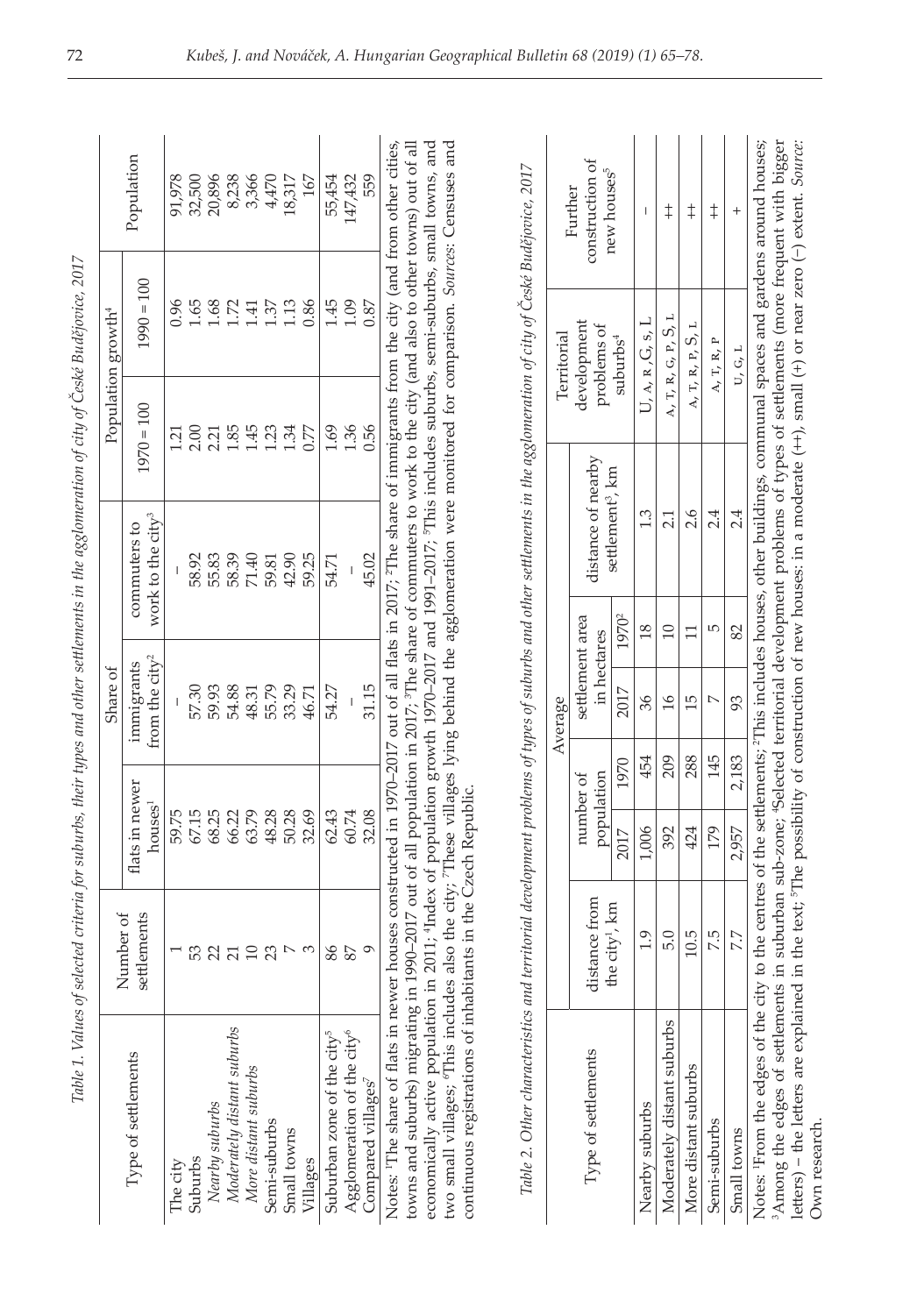rural landscape" usually up to 8 kilometres away from the city. The population of these suburbs increased primarily after 2000. Their current approximate population size is about 392 inhabitants (whereas for the previous type it was 950). They have retained their village appearance and there are more extensive agricultural areas and ponds in their surroundings, to the east and south even smaller forests. Their development is mostly well-regulated by spatial planning (Kubeš, J. 2015a).

The territorially disordered set of post-socialist *more distant suburbs* (10 suburbs) is still small in number. These suburbs are located primarily in the southwest (in the undulating and partly wooded rural landscape) at a distance up to 13 kilometres from the city and attract more affluent and environmentally oriented inhabitants of České Budějovice (according to the interviews done in these suburbs). The mentioned moderately distant and more distant suburbs in the study area can be classified as "suburbs with a rural character" due to their small population size, greater distance from the city, rural image and incidence of rural and natural landscapes around them.

*Semi-suburbs* (23; mainly in the third subzone) are located at a distance of up to 13 kilometres from the city and they have a predominantly village appearance. They could also be settlements where the construction of new houses is limited (flood risk, a lack of building plots). Inhabitants of semi-suburbs also commute to work primarily into České Budějovice *(*see *Table 1).* Also semi-suburbs infringe the circular distribution of the agglomeration because they exist mainly on the northwest or southwest of the study area where there are substantial roads leading from the city or valuable landscape *(*see *Figure 1). Small towns* (7) are of a varying size and they are still slowly growing. In the socialist period, small industrial plants were in these small towns. However, they were closed down in the course of the transformation in the 1990s, and thus local inhabitants – when they are not employed in local services – commute to work to the city (see *Table 1*). These towns have a

small-town core with town architecture and facilities of services. New family houses were built on the edges of small towns but for the most part these are for local inhabitants.

# **Territorial development problems of suburbs around the provincial city of České Budějovice**

Especially the large nearby suburbs near the city borders (e.g. Hrdějovice, Dobrá Voda, Včelná or Litvínovice) can be characterized by symptoms of disordered (sub)urban sprawl in the form of poorly organized built-up areas (chaotic urban structure with no centre, with poorly arranged streets, with commerce and industry enclaves, with intensive road traffic; "U" in *Figure 1* and *Table 2*). In the east, nearby suburbs are heavily hit by the ongoing highway construction. Suburbanisation damages the architectural environment of the original villages, the existing suburbs, mainly due to the inappropriate architecture of new suburban family houses compared to the original farmhouses and due to the monotonous and foreign architecture of these new houses ("A" in *Table 2*; see Kubeš, J. 2015a). Small towns with small-town architecture and urbanism do not usually have such problems. The technical infrastructure of suburbs (water supply, sewerage, WWTP, electrical station) is sometimes not ready for a substantial increase in the number of houses and inhabitants ("T" in *Table 2*). However, it does not usually apply to nearby suburbs that are connected to the technical infrastructure of the city or have already dealt with these problems earlier. Small towns also do not have technical infrastructure problems. Recreational cabin areas may be adversely affected by expanding suburbs and some recreational cabins are inappropriately converted into permanently occupied houses ("R" in *Figure 1* and *Table 2*; similarly, Leetmaa, K. *et al.* 2012 around Tallinn).

The lack of woody greenery in new suburban areas in suburbs is particularly noticeable in nearby suburbs with dense buildings and small plots around houses ("G" in *Table 2*).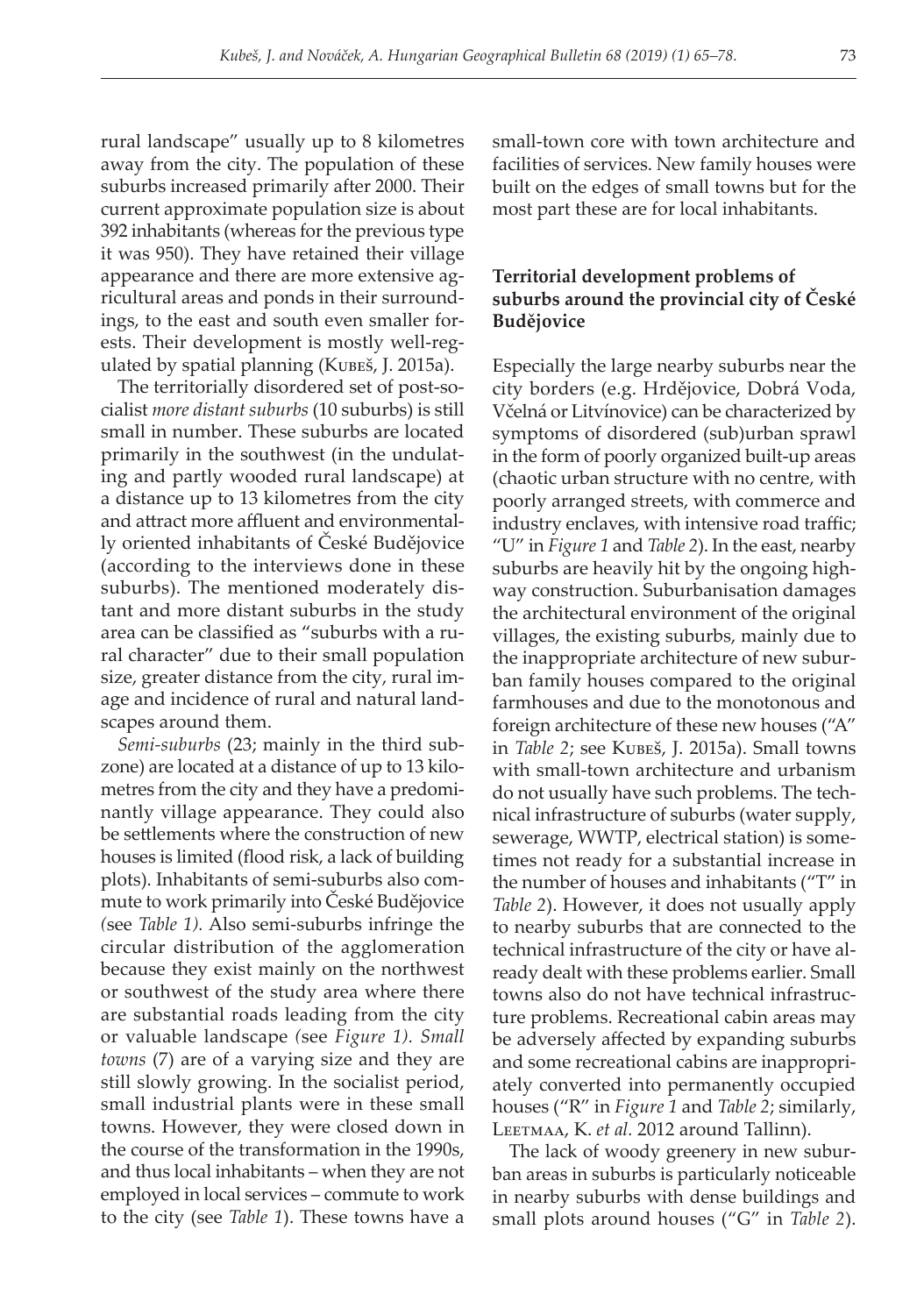

*Fig. 1.* Suburbs, their types, semi-suburbs, small towns and suburban sub-zones around the city of České Budějovice (2017). *Source:* Own processing, GIS by Tomíček, F.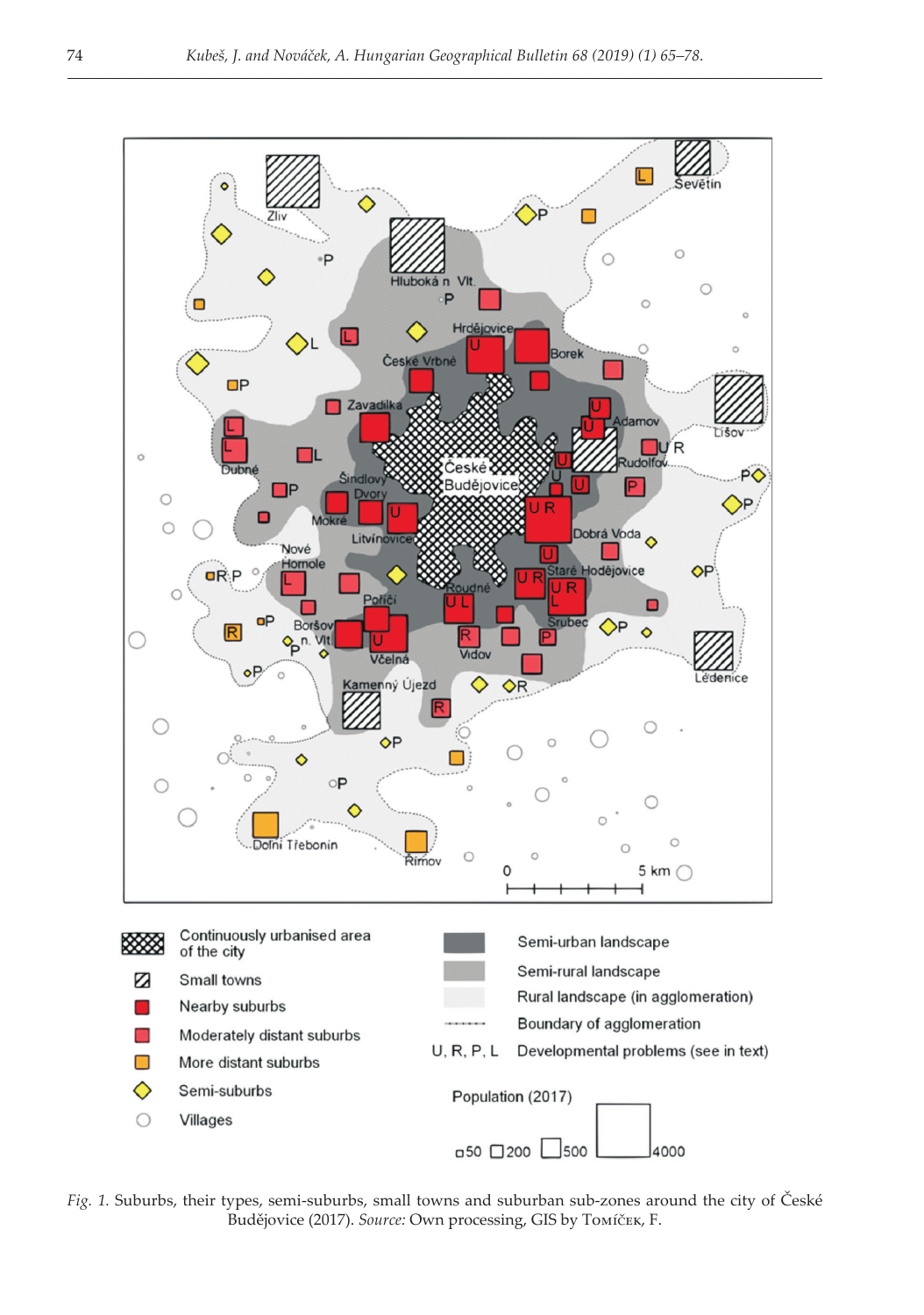Moderately distant and more distant suburbs, as well as semi-suburbs, are mostly surrounded by woody greenery that penetrates to the interior of these settlements. Few public transport connections into the city have suburbs and semi-suburbs if they are located outside the main roads and railways and if city public transport does not reach them ("P" in *Figure 1* and *Table 2*). The nearby suburbs are well connected to the city via city public transport (city trolleybuses and buses). Due to the sharp increase in the number of children in the suburbs after the arrival of young families from the city, the capacity of local kindergartens and elementary schools is often insufficient (similarly Kladivo, P. *et al.* 2015 in Olomouc's suburbs). Suburbanisation creates irreversible changes to the landscape (Sýkora, L. and Ouředníček, M. 2007) and often "devours" quality agricultural land ("L" in *Figure 1* and *Table 2*; literature in the methodological chapter). Since 1970, the suburbs and semi-suburbs have absorbed 578 hectares of unbuilt (largely agricultural) land, small towns absorbed 77 hectares (both calculated from the data in *Table 2*) and České Budějovice expanded by 950 hectares.

Suburbanisation should be regulated through spatial planning. The key task is the re-introduction of a spatial plan for the whole agglomeration of the city (see citations in the methodological chapter). This plan should regulate the further construction of houses in suitable settlements and locations in them.

# **Conclusions**

České Budějovice grew in population until the beginning of the post-socialist suburbanisation in 1998; thereafter the population has been decreasing, mainly due to suburban migration. The latest data shows population stabilization in the city: 91,735 in 2011 and 91,978 in 2017. The suburban zone of this city has a more or less concentric character with protrusions along the major roads to the northwest, northeast and east and into the aesthetically and naturally valuable landscape of the Šumava foothills in the southwest (see *Figure 1*).

The number of suburbs around the city increased from 13 (1989) to 53 (2017), gradually according to individual suburban sub-zones. The population of former villages and today's suburbs has doubled since 1970 (from 2008 slower growth). Suburbs are territorially separated and relatively compact settlements originating from the villages.

Different types of suburbs and other settlements in individual suburban sub-zones can be distinguished. The first concentric suburban sub-zone is characterised as a semi-urban landscape with a chain of larger nearby suburbs. Some of these suburbs have signs of disordered (sub)urban sprawl, a lack of greenery and they are loaded with intense road traffic. Nearby suburbs should no longer continue to expand. Smaller moderately distant suburbs are distributed in a chain in the semi-rural landscape (the second concentric suburban sub-zone). They can be further developed if they do not "eat" quality agricultural land and nature in the surrounding area and have good connections to the city and the availability of schools and other services. Stabilized small towns may help alleviate the harmful monocentric settlement system in the agglomeration of the city in some ways. More distant suburbs and semi-suburbs in the third suburban sub-zone have similar territorial development problems as moderately distant suburbs. The third sub-zone does not have a sharply defined outer boundary, and it forms protrusions up to a distance of 13 kilometres from the edge of the city.

Nearby, moderately distant and more distant suburbs and semi-suburbs in the suburban zone and also villages lying at greater distances are settlement elements on the urban-rural continuum in the hinterland of the provincial city of České Budějovice. This continuum is "disturbed" by small towns, only a few of which are affected by suburbanisation. A similar territorial arrangement of suburbs created by "suburban leapfrog-tovillages development" can be found around other similar Czech provincial cities, such as Hradec Králové, Pardubice or Olomouc (based on local literature, field surveys and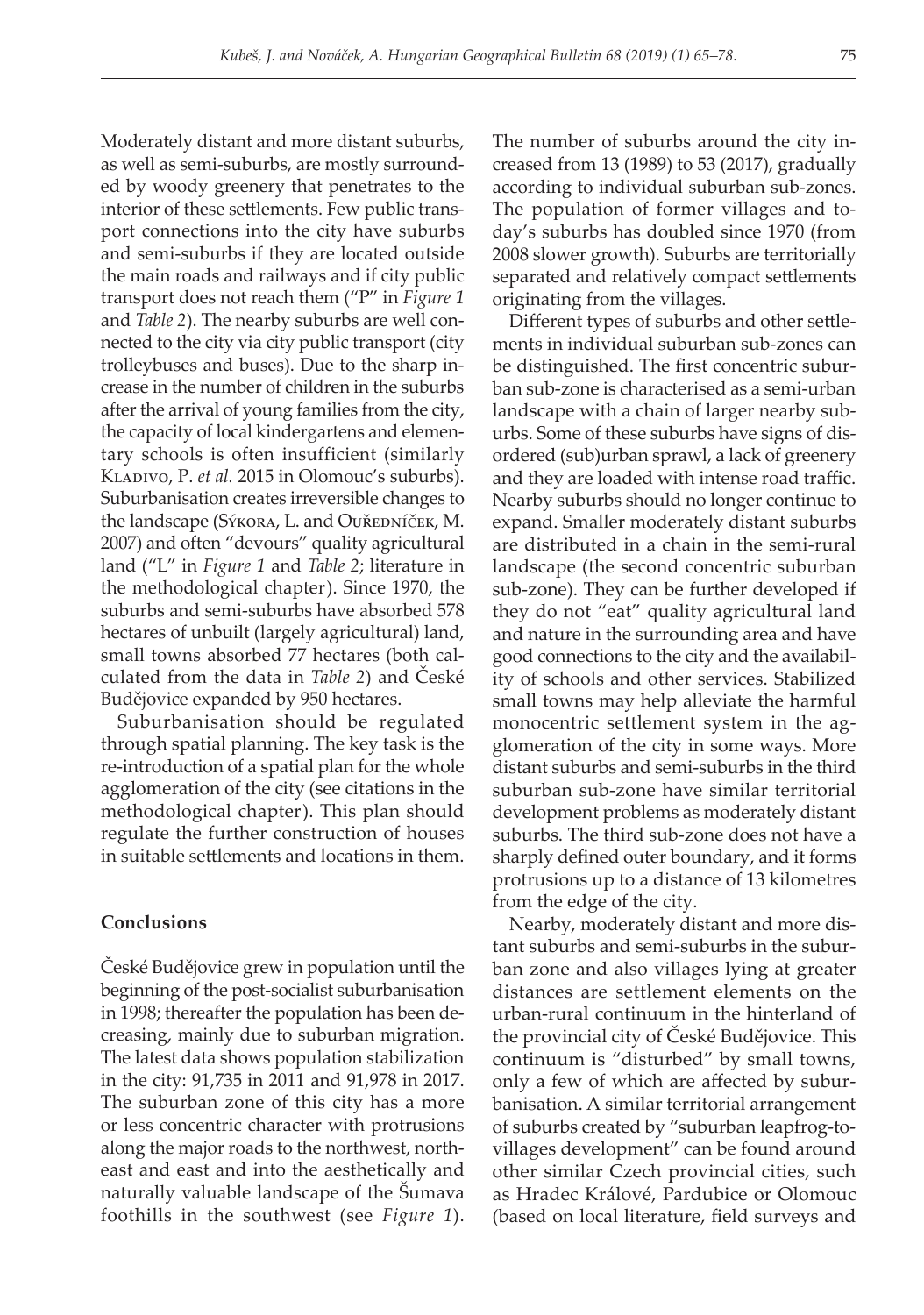aerial photographs). Suburbs in the suburban zone of one-millionth Prague are more diverse in terms of the types examined in this article. In addition to the suburbs emerging from the villages, there are also large suburbs in the form of suburban small towns created by strong post-socialist suburbanisation from original settlements (small towns or villages), pre-war, socialist and post-socialist suburban enclaves outside original settlements (especially near the city) and suburban enclaves formed from recreational cabin settlements (Vágner, J. *et al.* 2011 and others). Prague's suburban zone reaches up to 30 km from Prague (Špačková, P. *et al.* 2016).

#### REFERENCES

- Baccaini, B. 1997. Types and causes of recent growth in the suburban districts of Ile-de-France. *Population* 52. (2): 291–325.
- BERTAUD, A. and RENAUD, B.M. 1997. Socialist cities without land markets. *Journal of Urban Economics* 41. (1): 137–151. DOI: https://doi.org/10.1006/ juec.1996.1097
- BONTJE, M. 2005. Facing the challenge of shrinking cities in East Germany: The case of Leipzig. *GeoJournal* 61. (1): 13–21. DOI: https://doi.org/10.1007/s10708- 005-0843-2
- BONTJE, M. and BURDACK, J. 2005. Edge cities, European-style: examples from Paris and the Randstad. *Cities* 22. (4): 317–330. DOI: https://doi. org/10.1016/j.cities.2005.01.007
- BORÉN, T. and GENTILE, M. 2007. Metropolitan processes in post-communist states: an introduction. *Geografiska Annaler: Series B, Human Geography* 89. (2): 95–105. DOI: https://doi.org/10.1111/j.1468- 0467.2007.00242.x
- Bourne, L.S. 1996. Reinventing the suburbs: Old myths and new realities. *Progress in Planning* 46. (3): 163–184. DOI: https://doi.org/10.1016/0305- 9006(96)88868-4
- Brade, I., Smigiel, C. and Kovács, Z. 2009. Suburban residential development in post-socialist urban regions: The case of Moscow, Sofia, and Budapest. In *German Annual of Spatial Research and Policy 2009*. Ed.: Kilper, H., Berlin–Heidelberg, Springer, 79– 104. DOI: https://doi.org/10.1007/978-3-642-03402-2
- BROWN, D.L. and SCHAFFT, K.A. 2002. Population de-concentration in Hungary during the postsocialist transformation. *Journal of Rural Studies* 18. (3): 233–244. DOI: https://doi.org/10.1016/S0743- 0167(01)00046-8
- Brown, M.A. 1981. A typology of suburbs and its public policy implications. *Urban Geography* 2. (4): 288–310. DOI: 10.2747/0272-3638.2.4.288
- Czaková, G. 2009. Development and formation suburban hinterland of the city of Nitra. *Geographia Cassoviensis* 3. (2): 34–42.
- Davis, J.S., Nelson, A.C. and Dueker, K.J. 1994. The new burbs: the exurbs and their implications for planning policy. *Journal of the American Planning Association* 60. (1): 45–59. DOI: https://doi. org/10.1080/01944369408975551
- Dinić, M. and Mitković, P. 2016. Suburban design: from "bedroom communities" to sustainable neighbourhoods. *Geodetski Vestnik* 60. (1): 98–113. DOI: https://doi.org/10.15292/geodetski-vestnik.2016.01.98-113
- Garreau, J. 1992. *Edge city: Life on the New Frontier*. New York, Anchor Books.
- Grigorescu, I., Mitrică, B., Kucsicsa, G., Popovici, E.A., Dumitrascu, M. and Cuculici, R. 2012. Postcommunist land use changes related to urban sprawl in the Romanian metropolitan areas. *Human Geographies-Journal of Studies & Research in Human Geography* 6. (1): 35–46. DOI: https://doi.org/10.5719/ hgeo.2012.61.35
- Haase, A. and Rink, D. 2015. Inner-city transformation between re-urbanisation and gentrification: Leipzig, eastern Germany. *Geografie* 120. (2): 226–250.
- Haase, D. and Nuissl, H. 2007. Does urban sprawl drive changes in the water balance and policy?: The case of Leipzig (Germany) 1870–2003. *Landscape and Urban Planning* 80. (1–2): 1–13. DOI: https://doi. org/10.1016/j.landurbplan.2006.03.011
- HALÁS, M., ROUBÍNEK, P. and KLADIVO, P. 2012. Urban and suburban space of the city of Olomouc: theoretical approaches, definition, typology. *Geografický časopis/Geographical Journal* 64. (4): 289–310.
- HALL, M. and LEE, B. 2010. How diverse are US suburbs? *Urban Studies* 47. (1): 3–28. DOI: https://doi. org/10.1177/0042098009346862
- Halleux, J.M., Marcińczak, S. and van der Krabben, E. 2012. The adaptive efficiency of land use planning measured by the control of urban sprawl. The cases of the Netherlands, Belgium and Poland. *Land Use Policy* 29. (4): 887–898. DOI: https://doi. org/10.1016/j.landusepol.2012.01.008
- Hanlon, B. 2009. A typology of inner-ring suburbs: Class, race, and ethnicity in US Suburbia. *City & Community* 8. (3): 221–246. DOI: https://doi. org/10.1111/j.1540-6040.2009.01287.x
- HARDI, T. 2002. Szuburbanizációs jelenségek Győr környékén (Suburbanisation phenomena around city of Győr). *Tér és Társadalom* 16. (3): 57–83.
- Hirt, S. 2007. Suburbanizing Sofia: Characteristics of post-socialist peri-urban change. *Urban Geography* 28. (8): 755–780. DOI: http://dx.doi. org/10.2747/0272-3638.28.8.755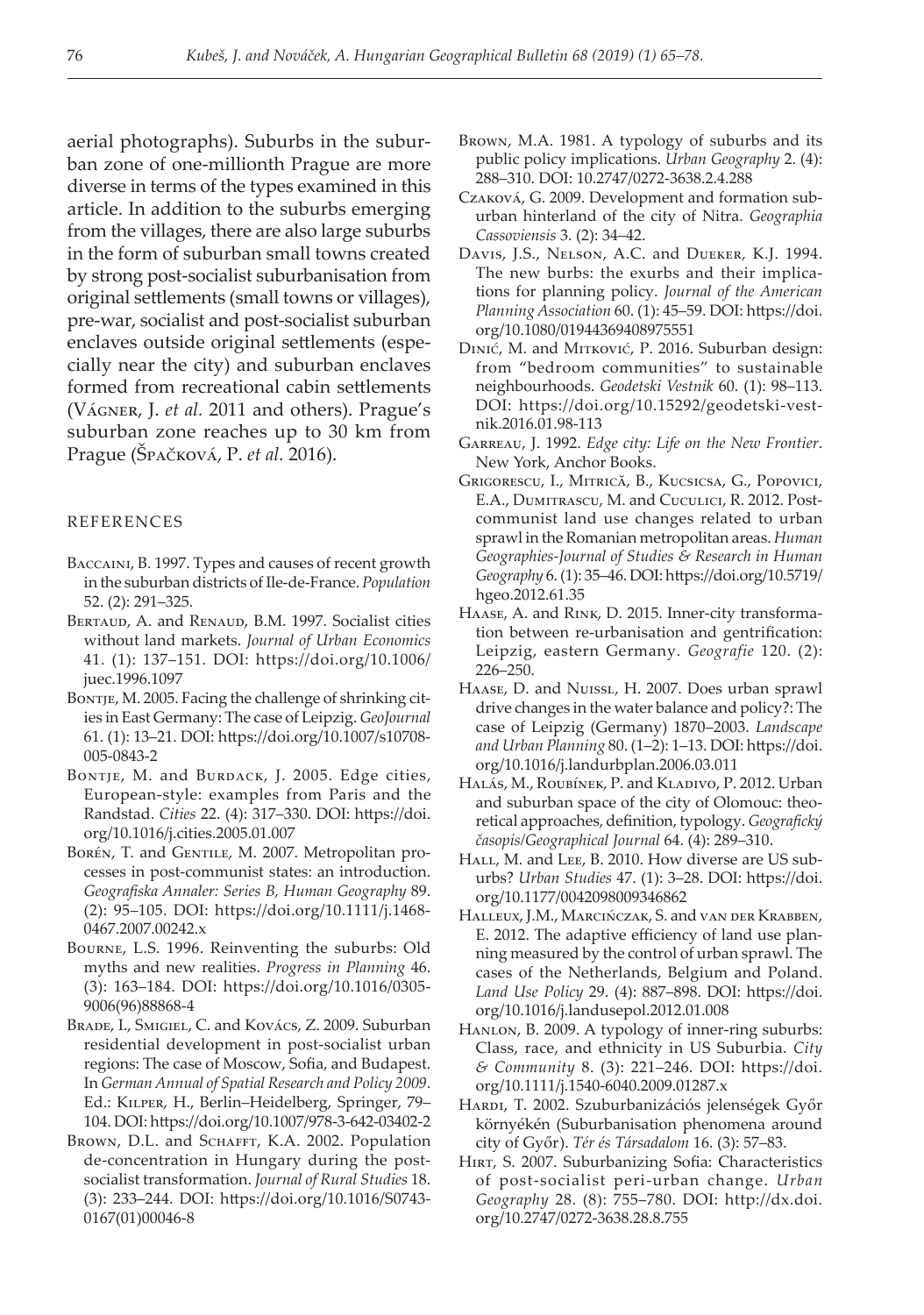- KÄHRIK, A. and TAMMARU, T. 2008. Population composition in new suburban settlements of the Tallinn metropolitan area. *Urban Studies* 45. (5–6): 1055–1078. DOI: https://doi.org/10.1177/0042098008089853
- Kára, J. and Kučera, T. 1986. Migrační bilance obcí v zázemí velkých měst (Migration balance of municipalities in the hinterlands of large Czech cities). In *Nové tendence ve vývoji osídlení Československa*, Ed.: Ryšavý, T., Prague, Československá demografická společnost, 135–143.
- Kladivo, P., Roubínek, P., Opravil, Z. and NESVADBOVÁ, M. 2015. Suburbanization and local governance-positive and negative forms: Olomouc case study. *Bulletin of Geography. Socioeconomic Series* 27. (27): 95–107. DOI: http://dx.doi. org/10.1515/bog-2015-0007
- Kok, H. and Kovács, Z. 1999. The process of suburbanisation in the agglomeration of Budapest. *Netherlands Journal of Housing and the Built Environment* 14. (2): 119–141.
- Kroll, F., Müller, F., Haase, D. and Fohrer, N. 2012. Rural-urban gradient analysis of ecosystem service supply and demand dynamics. *Land Use Policy* 29. (3): 521–535. DOI: https://doi.org/10.1016/j.landusepol.2011.07.008
- Kubeš, J. (ed.) 2009. *Urbánní geografie Českých Budějovic a Českobudějovické aglomerace I.* (Urban Geography of the city of České Budějovice and the Agglomeration of České Budějovice I). Banská Bystrica, Univerzita Mateja Bela v Banskej Bystrici.
- Kubeš, J. 2015a. Analysis of regulation of residential suburbanisation in hinterland of post-socialist 'one hundred thousands' city of České Budějovice. *Bulletin of Geography, Socio-economic Series* 27. (27): 109–131. DOI: http://dx.doi.org/10.1515/bog-2015-0008
- Kubeš, J. 2015b. Suburbia a typy suburbií v zázemí většího města – Českých Budějovic (Suburbs and types of suburbs in the hinterland of a larger town – the town of České Budějovice). *Regionální rozvoj mezi teorií a praxí* 2015. (2): 1–10.
- Leetmaa, K. and Tammaru, T. 2007. Suburbanization in countries in transition: destination of suburubanizers in the Tallinn Metropolitan Area. *Geografiska Annaler: Series B, Human Geography* 89. (2): 127–146. DOI: https://doi.org/10.1111/j.1468- 0467.2007.00244.x
- Leetmaa, K., Brade, I., Anniste, K. and Nuga, M. 2012. Socialist summer-home settlements in post-socialist suburbanisation. *Urban Studies* 49. (1): 3–21. DOI: https://doi.org/10.1177/0042098010397399
- Logan, J.R. and Golden, R.M. 1986. Suburbs and satellites: Two decades of change. *American Sociological Review* 51. (3): 430–437.
- Makhrova, A.G., Nefedova, T.G. and Pallot, J. 2016. The specifics and spatial structure of circular migration in Russia. *Eurasian Geography and Economics* 57. (6): 802–818. DOI: https://doi.org/10.1080/1538721 6.2016.1274663
- MANTEY, D. and SUDRA, P. 2018. Types of suburbs in post-socialist Poland and their potential for creating public spaces. *Cities* (in press). DOI: https://doi. org/10.1016/j.cities.2018.11.001
- Marcińczak, S. 2012. The evolution of spatial patterns of residential segregation in Central European cities: The Łódź Functional Urban Region from mature socialism to mature post-socialism. *Cities* 29. (5): 300–309. DOI: https://doi.org/10.1016/j.cities.2011.08.008
- MATLOVIČ, R. and SEDLÁKOVÁ, A. 2007. The impact of suburbanization in the hinterland of Prešov (Slovakia). *Moravian Geographical Reports* 15. (2): 22–31.
- Mikelbank, B.A. 2004. A typology of U.S. suburban places. *Housing Policy Debate* 15. (4): 935–964. DOI: https://doi.org/10.1080/10511482.2004.9521527
- Montagné Villette, S. and Hardill, I. 2007. Spatial peripheries, social peripheries: reflections on the "suburbs" of Paris. *International Journal of Sociology and Social Policy* 27. (2): 52–64. DOI: https://doi. org/10.1108/01443330710722751
- Motte-Baumvol, B., Massot, M.H. and Byrd, A.M. 2010. Escaping car dependence in the outer suburbs of Paris. *Urban Studies* 47. (3): 604–619. DOI: https:// doi.org/10.1177/0042098009349773
- Musil, J. and Ryšavý, Z. 1983. Urban and regional processes under capitalism and socialism: a case study from Czechoslovakia. *International Journal of Urban and Regional Research* 7. (4): 495–527.
- Novotný, L. 2012. Migrácia a prirodzený pohyb ako komponenty rastu obyvateľstva vo funkčnom mestskom regióne Košice (Migration and natural movement of the population as a component of population growth in the functional city region of Košice). *Geographia Cassoviensis* 4. (2): 152–164.
- Nuga, M., Metspalu, P. and Leetmaa, K. 2015. Planning post-summurbia: from pragmatism to collaboration? *Moravian Geographical Reports* 23. (4): 36–46. DOI: https://doi.org/10.1515/mgr-2015-0023 10.1515/mgr-2015-0023
- Nuissl, N. and Rink, D. 2005. The 'production' of urban sprawl in east Germany as a phenomenon of post-socialist transformation. *Cities* 22. (2): 123–134. DOI: https://doi.org/10.1016/j.cities.2005.01.002
- ORFIELD, M. 2002. American Metropolitics: The new *suburban reality.* Washington, Brookings Institution Press.
- OTT, T. 2001. From concentration to de-concentration – migration patterns in the post-socialist city. *Cities* 18. (6): 403–412. DOI: https://doi.org/10.1016/S0264- 2751(01)00032-4
- Ouředníček, M. 2003. The suburbanisation of Prague. *Sociologický časopis/Czech Sociological Review* 39. (2): 235–253.
- Ouředníček, M. 2007. Differential suburban development in the Prague urban region. *Geografiska Annaler: Series B, Human Geography* 89. (2):